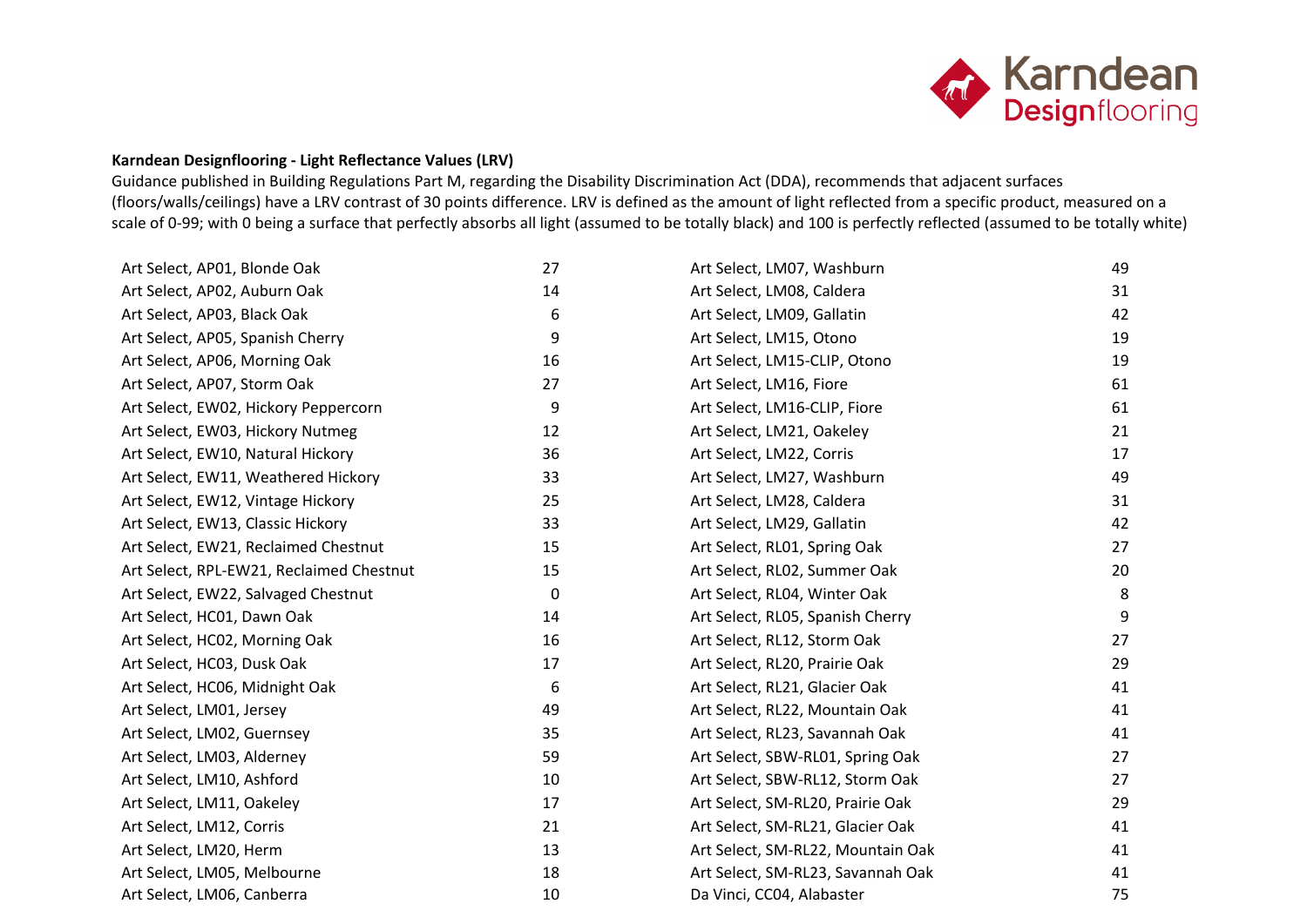

| Da Vinci, CC06, Graphite           | 14     | Da Vinci, RP101, Beach Driftwood          | 12 |
|------------------------------------|--------|-------------------------------------------|----|
| Da Vinci, CER11, Molten            | $11\,$ | Da Vinci, RP102, Natural Oak              | 28 |
| Da Vinci, CER12, Iron Ore          | 9      | Da Vinci, RP103, Harvest Oak              | 26 |
| Da Vinci, CER13, Eisen             | 9      | Da Vinci, RP104, Single Smoked Acacia     | 13 |
| Da Vinci, CER14, Carbon            | 9      | Da Vinci, RP105, Double Smoked Acacia     | 9  |
| Da Vinci, CER15, Dune              | 35     | Knight Tile, KP38, Tudor Oak              | 15 |
| Da Vinci, CER16, Sable             | 21     | Knight Tile, KP39, Warm Oak               | 29 |
| Da Vinci, CER17, Drift             | 21     | Knight Tile, KP40, American Oak           | 30 |
| Da Vinci, CER18, Bluff             | 53     | Knight Tile, KP51, Arctic Driftwood       | 36 |
| Da Vinci, CER19, Burnet            | 19     | Knight Tile, KP67, Aran Oak               | 18 |
| Da Vinci, CER20, Cambric           | 31     | Knight Tile, KP91, Victorian Oak          | 20 |
| Da Vinci, CER21, Sindon            | 12     | Knight Tile, KP94, Pale Limed Oak         | 31 |
| Da Vinci, CK25, Noir               | 8      | Knight Tile, KP95, Rose Washed Oak        | 32 |
| Da Vinci, LST02, Sienna Limestone  | 53     | Knight Tile, KP96, Mid Limed Oak          | 18 |
| Da Vinci, LST03, Piazza Limestone  | 49     | Knight Tile, KP97, Classic Limed Oak      | 19 |
| Da Vinci, LST04, Spirito Limestone | 40     | Knight Tile, KP98, Aged Oak               | 9  |
| Da Vinci, LST05, Santi Limestone   | 26     | Knight Tile, KP99, Lime Washed Oak        | 36 |
| Da Vinci, RP11, American Oak       | 37     | Knight Tile, KP102, Mid Brushed Oak       | 14 |
| Da Vinci, RP41, Australian Walnut  | 8      | Knight Tile, KP103, Mid Worn Oak          | 13 |
| Da Vinci, RP73, Kenyan Tigerwood   | 20     | Knight Tile, KP104, Light Worn Oak        | 25 |
| Da Vinci, RP90, Fresco Light Oak   | 25     | Knight Tile, KP105, White Painted Oak     | 60 |
| Da Vinci, RP91, Lorenzo Warm Oak   | 17     | Knight Tile, KP131, Grey Scandi Pine      | 48 |
| Da Vinci, RP92, Arno Smoked Oak    | 13     | Knight Tile, KP132, Washed Scandi Pine    | 63 |
| Da Vinci, RP94, Scorched Oak       | 10     | Knight Tile, KP133, Natural Scandi Pine   | 53 |
| Da Vinci, RP95, Blended Oak        | 12     | Knight Tile, KP136, Coastal Sawn Oak      | 42 |
| Da Vinci, RP96, Limed Silk Oak     | 22     | Knight Tile, KP138, Grey Limed Oak        | 33 |
| Da Vinci, RP97, Limed Jute Oak     | 19     | Knight Tile, KP141, Urban Spotted Gum     | 22 |
| Da Vinci, RP98, Limed Linen Oak    | 25     | Knight Tile, SM-KP94, Pale Limed Oak      | 31 |
| Da Vinci, RP99, Limed Cotton Oak   | 13     | Knight Tile, SM-KP99, Lime Washed Oak     | 36 |
| Da Vinci, RP100, Coastal Driftwood | 17     | Knight Tile, SM-KP132, Washed Scandi Pine | 63 |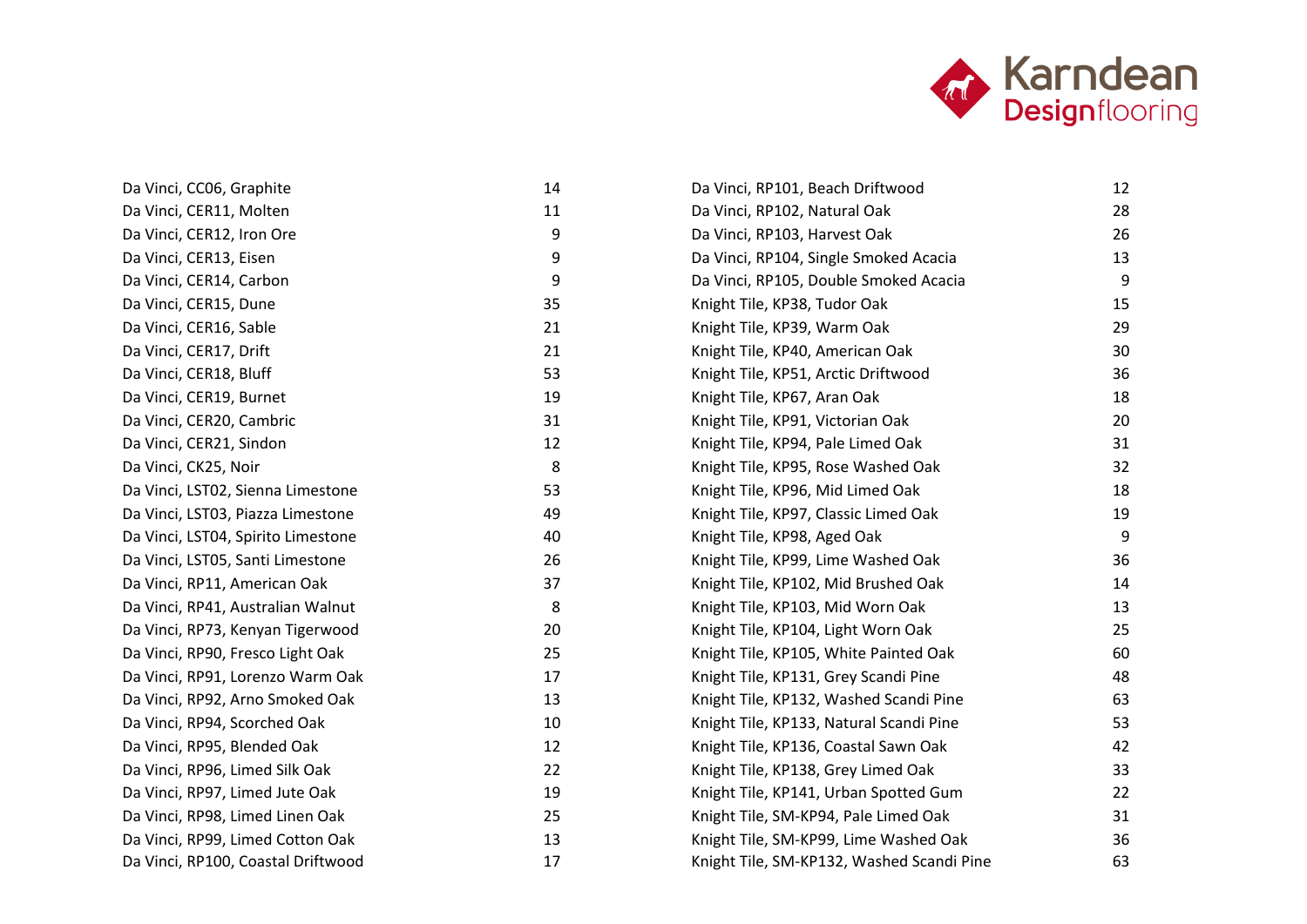

| Knight Tile, SM-KP138, Grey Limed Oak  | 33 |  |
|----------------------------------------|----|--|
| Knight Tile, ST5, Soapstone            | 55 |  |
| Knight Tile, ST8, Balin Stone          | 64 |  |
| Knight Tile, ST10, Damas Stone         | 48 |  |
| Knight Tile, ST11, York Stone          | 44 |  |
| Knight Tile, ST12, Bath Stone          | 39 |  |
| Knight Tile, ST13, Portland Stone      | 34 |  |
| Knight Tile, ST14, Cumbrian Stone      | 18 |  |
| Knight Tile, ST15, Black Riven Slate   | 11 |  |
| Knight Tile, ST16, Grey Riven Slate    | 28 |  |
| Knight Tile, ST17, Honed Oyster Slate  | 63 |  |
| Knight Tile, T74, Midnight Black       | 8  |  |
| Knight Tile, T88, Onyx                 | 8  |  |
| Knight Tile, T90, Carrara              | 55 |  |
| Knight Tile, T98, Cara                 | 59 |  |
| Knight Tile, T100, Orkney              | 11 |  |
| Knight Tile, T101, Jura                | 20 |  |
| Korlok, RKP8101, Baltic Washed Oak     | 28 |  |
| Korlok, RKP8103, Warm Ash              | 30 |  |
| Korlok, RKP8104, Washed Grey Ash       | 24 |  |
| Korlok, RKP8105, Texas White Ash       | 41 |  |
| Korlok, RKP8107, Smoked Blackbutt      | 8  |  |
| Korlok, RKP8107, Smoked Butternut      | 19 |  |
| Korlok, RKP8110, Antique French Oak    | 10 |  |
| Korlok, RKP8111, Baltic Limed Oak      | 25 |  |
| Korlok, RKP8112, Baltic Mistral Oak    | 18 |  |
| Korlok, RKP8115, English Character Oak | 27 |  |
| Korlok, RKP8116, Canadian Urban Oak    | 28 |  |
| Korlok, RKT2401, Frosted Stone         | 51 |  |
| Korlok, RKT2402, Urban Grey            | 22 |  |

| Korlok, RKT2403, Metro Grey                        | 29 |
|----------------------------------------------------|----|
| Korlok, RKT2405, Cotswold Stone                    | 40 |
| Looselay Longboard, LLP301, Twilight Oak           | 20 |
| Looselay Longboard, LLP302, Raven Oak              | 11 |
| Looselay Longboard, LLP303, Antique Heart Pine     | 11 |
| Looselay Longboard, LLP304, Weathered Heart Pine   | 31 |
| Looselay Longboard, LLP305, Reclaimed Heart Pine   | 20 |
| Looselay Longboard, LLP306, Pearl Oak              | 40 |
| Looselay Longboard, LLP307, Neutral Oak            | 21 |
| Looselay Longboard, LLP308, French Grey Oak        | 29 |
| Looselay Longboard, LLP310, Champagne Oak          | 31 |
| Looselay Longboard, LLP311, Bleached Tasmanian Oak | 58 |
| Looselay Longboard, LLP315, Character Walnut       | 14 |
| Looselay Longboard, LLP317, Lemon Spotted Gum      | 26 |
| Looselay, LLP92, Country Oak                       | 34 |
| Looselay, LLP93, Dover                             | 7  |
| Looselay, LLP94, Newport                           | 34 |
| Looselay, LLP95, Ashland                           | 38 |
| Looselay, LLP96, Salem                             | 11 |
| Looselay, LLP97, Winchester                        | 20 |
| Looselay, LLP99, Hudson                            | 31 |
| Looselay, LLP101, Traditional Oak                  | 28 |
| Looselay, LLP102, Heritage Oak                     | 14 |
| Looselay, LLP103, Weathered Timber                 | 21 |
| Looselay, LLP104, Rustic Timber                    | 12 |
| Looselay, LLP105, Vintage Timber                   | 29 |
| Looselay, LLP106, Antique Timber                   | 20 |
| Looselay, LLP108, Providence                       | 31 |
| Looselay, LLP109, Stamford                         | 21 |
| Looselay, LLP110, Burlington                       | 12 |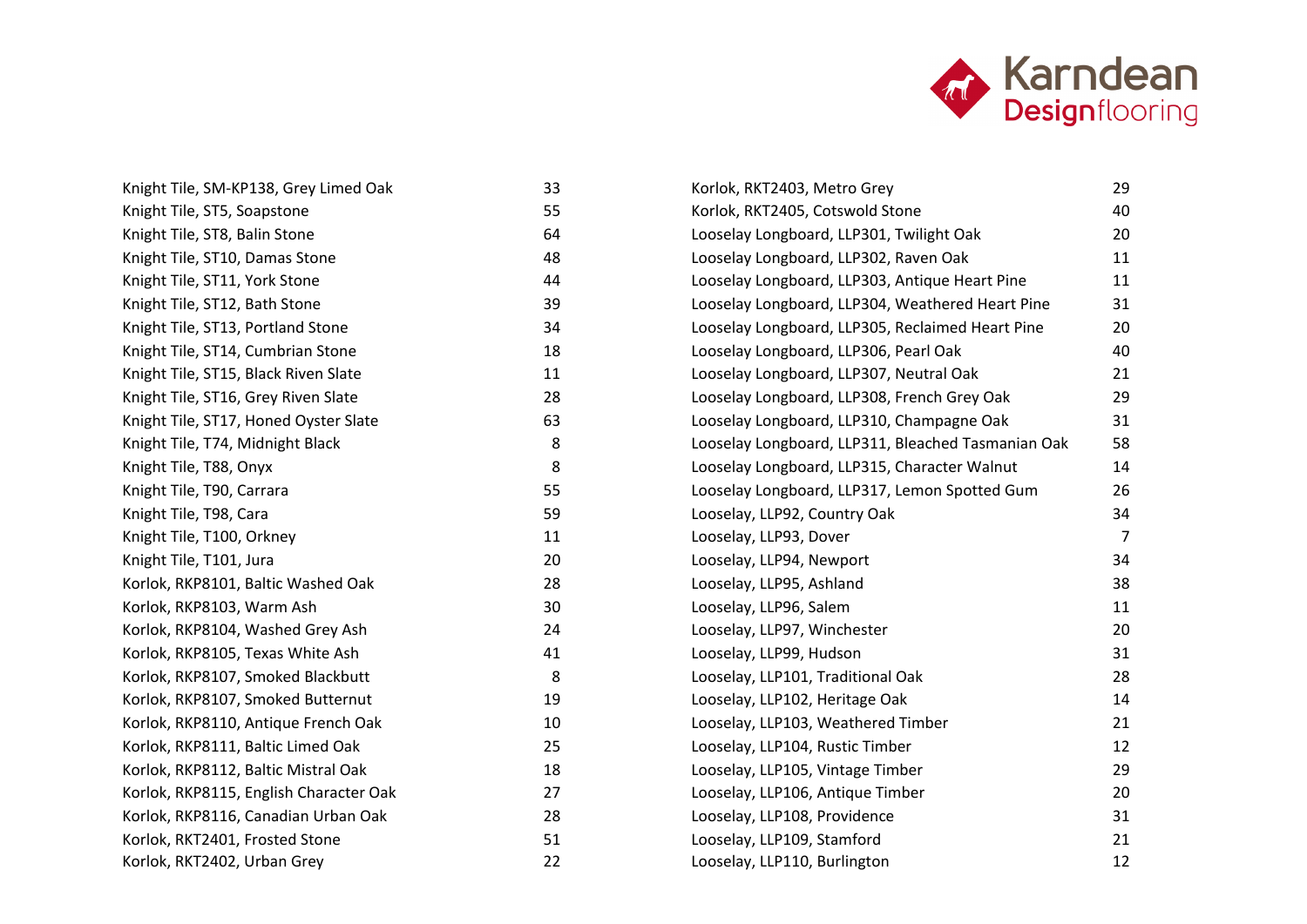

| Looselay, LLP111, Boston       | 12     | Opus, SP216, Fumo               | 23 |
|--------------------------------|--------|---------------------------------|----|
| Looselay, LLP112, Hartford     | 16     | Opus, SP217, Argento            | 35 |
| Looselay, LLP113, Cambridge    | 30     | Opus, SP218, Lutum              | 9  |
| Looselay, LLT200, Arizona      | 19     | Opus, SP219, iberian            | 46 |
| Looselay, LLT201, Colorado     | 32     | Opus, SP220, iberian            | 46 |
| Looselay, LLT202, Indiana      | 44     | Opus, WP311, Grano              | 35 |
| Looselay, LLT203, Madison      | 8      | Opus, WP313, Ignea              | 16 |
| Looselay, LLT204, Pennsylvania | 18     | Opus, WP314, Cera               | 32 |
| Looselay, LLT205, Nevada       | 8      | Opus, WP318, Carbo              | 6  |
| Looselay, LLT206, Georgia      | 27     | Opus, WP411, Niveus             | 30 |
| Looselay, LLT207, Texas        | 13     | Opus, WP412, Primo              | 26 |
| Looselay, LLT212, Dakota       | 19     | Opus, WP413, Magna              | 26 |
| Looselay, LLT214, Seattle      | 47     | Opus, WP414, Argen              | 10 |
| Looselay, LLT215, Alaska       | 43     | Opus, WP418, Pallida            | 27 |
| Looselay, LLT216, Utah         | 35     | Opus, WP419, Fabrica            | 44 |
| Looselay, LLT217, Vermont      | 20     | Opus, WP422, Columba            | 47 |
| Looselay, LLT218, Ontario      | 37     | Opus, WP423, Avena              | 33 |
| Looselay, LLT219, Quebec       | 40     | Opus, SKT1002-SR, Aldi          | 18 |
| Opus, REN113, Weathered Elm    | 27     | Opus Enhance, SP213-SR, Urbus   | 23 |
| Opus, SM-SP216, Fumo           | 23     | Opus Enhance, SP216-SR, Fumo    | 23 |
| Opus, SM-SP217, Argento        | 35     | Opus Enhance, SP217-SR, Argento | 35 |
| Opus, SP111, Luna              | 66     | Opus Enhance, SP218-SR, Lutum   | 9  |
| Opus, SP112, Solis             | 61     | Opus Enhance, WP313-SR, Ignea   | 16 |
| Opus, SP114, Ombra             | $10\,$ | Opus Enhance, WP318-SR, Carbo   | 6  |
| Opus, SP115, Nero              | 8      | Opus Enhance, WP411-SR, Niveus  | 30 |
| Opus, SP211, Mico              | 45     | Opus Enhance, WP412-SR, Primo   | 26 |
| Opus, SP212, Terra             | 45     | Opus Enhance, WP413-SR, Magna   | 26 |
| Opus, SP213, Urbus             | 23     | Opus Enhance, WP422-SR, Columba | 47 |
| Opus, SP214, Forma             | 16     | Opus Enhance, WP423-SR, Avena   | 33 |
| Opus, SP215, Ferra             | 13     | Solid Colours, V11, Baby Blue   | 41 |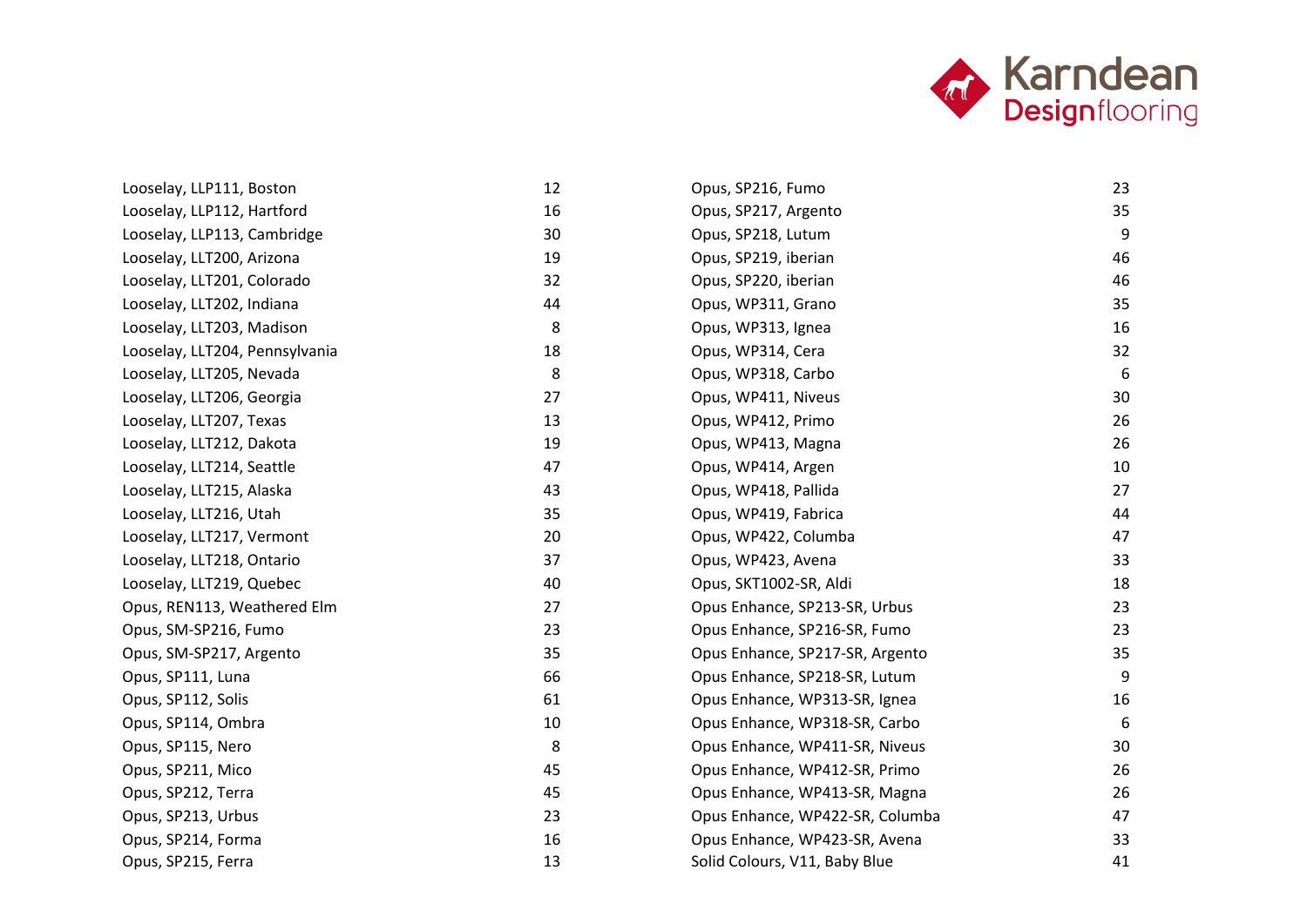

| Solid Colours, V12, Azure            | 21 |
|--------------------------------------|----|
| Solid Colours, V13, Laurel           | 24 |
| Solid Colours, V14, Blush            | 52 |
| Solid Colours, V15, Gold             | 36 |
| Solid Colours, V16, Crimson          | 13 |
| Solid Colours, V17, Taupe            | 29 |
| Solid Colours, V18, Terracotta       | 12 |
| Solid Colours, V19, Dove Grey        | 24 |
| Solid Colours, V20, Lace             | 71 |
| Solid Colours, V1, Yellow            | 45 |
| Solid Colours, V10, White            | 74 |
| Solid Colours, V5, Green             | 25 |
| Solid Colours, V6, Red               | 13 |
| Solid Colours, V7, Blue              | 10 |
| Solid Colours, V9, Black             | 4  |
| Van Gogh, VG5-7, Burnt Ginger        | 17 |
| Van Gogh, VGW52T, Auckland Oak       | 25 |
| Van Gogh, VGW53T, Wellington Oak     | 22 |
| Van Gogh, VGW70T, Smoked Oak         | 12 |
| Van Gogh, VGW80T, White Washed Oak   | 56 |
| Van Gogh, VGW81T, Country Oak        | 32 |
| Van Gogh, VGW81T-SCB, Country Oak    | 32 |
| Van Gogh, VGW82T, Distressed Oak     | 29 |
| Van Gogh, VGW82T-SCB, Distressed Oak | 29 |
| Van Gogh, VGW83T, Frosted Birch      | 33 |
| Van Gogh, VGW84T, Birch              | 24 |
| Van Gogh, VGW85T, French Oak         | 35 |
| Van Gogh, VGW85T-SCB, French Oak     | 35 |
| Van Gogh, VGW86T, Classic Oak        | 28 |
| Van Gogh, VGW86T-SCB, Classic Oak    | 28 |

| Van Gogh, VGW87T, Walnut                   | 14 |  |
|--------------------------------------------|----|--|
| Van Gogh, VGW89T, Ebony                    | 8  |  |
| Van Gogh, VGW92T, Burgundy Oak             | 16 |  |
| Van Gogh, VGW93T, Hessian Oak              | 18 |  |
| Van Gogh, VGW94T, Honey Oak                | 28 |  |
| Van Gogh, VGW95T, Lime Washed Cypress      | 16 |  |
| Van Gogh, VGW96T, Burnished Cypress        | 10 |  |
| Van Gogh, VGW97T, Burnished Beech          | 8  |  |
| Van Gogh, VGW98T, Smoked Beech             | 9  |  |
| Van Gogh, VGW99T, Reclaimed Redwood        | 18 |  |
| Van Gogh, VGW100T, Aged Redwood            | 27 |  |
| Van Gogh, VGW101T, Salvaged Redwood        | 7  |  |
| Van Gogh, VGW102T, Charred Oak             | 8  |  |
| Van Gogh, VGW107T, Blush Oak               | 50 |  |
| Van Gogh, VGW107T-SCB, Blush Oak           | 50 |  |
| Van Gogh, VGW110T, Greige Oak              | 33 |  |
| Van Gogh, VGW110T-SCB, Greige Oak          | 33 |  |
| Van Gogh, VGW111T, Light Distressed Oak    | 43 |  |
| Van Gogh, VGW112T, Misty Grey Oak          | 28 |  |
| Van Gogh, VGW112T-SCB, Misty Grey Oak      | 28 |  |
| Van Gogh, VGW113T, Cool Grey Oak           | 34 |  |
| Van Gogh, VGW115T, Natural Prime Oak       | 35 |  |
| Van Gogh, VGW115T-SCB, Natural Prime Oak   | 35 |  |
| Van Gogh, VGW120T, Grey Brushed Oak        | 38 |  |
| Van Gogh, VGW120T-RKP, Grey Brushed Oak    | 38 |  |
| Van Gogh, SM-VGW120T, Grey Brushed Oak     | 38 |  |
| Van Gogh, SM-VGW120T-RKP, Grey Brushed Oak | 38 |  |
| Van Gogh, VGW121T, Warm Brushed Oak        | 30 |  |
| Van Gogh, VGW121T-RKP, Warm Brushed Oak    | 30 |  |
| Van Gogh, SM-VGW121T, Warm Brushed Oak     | 30 |  |